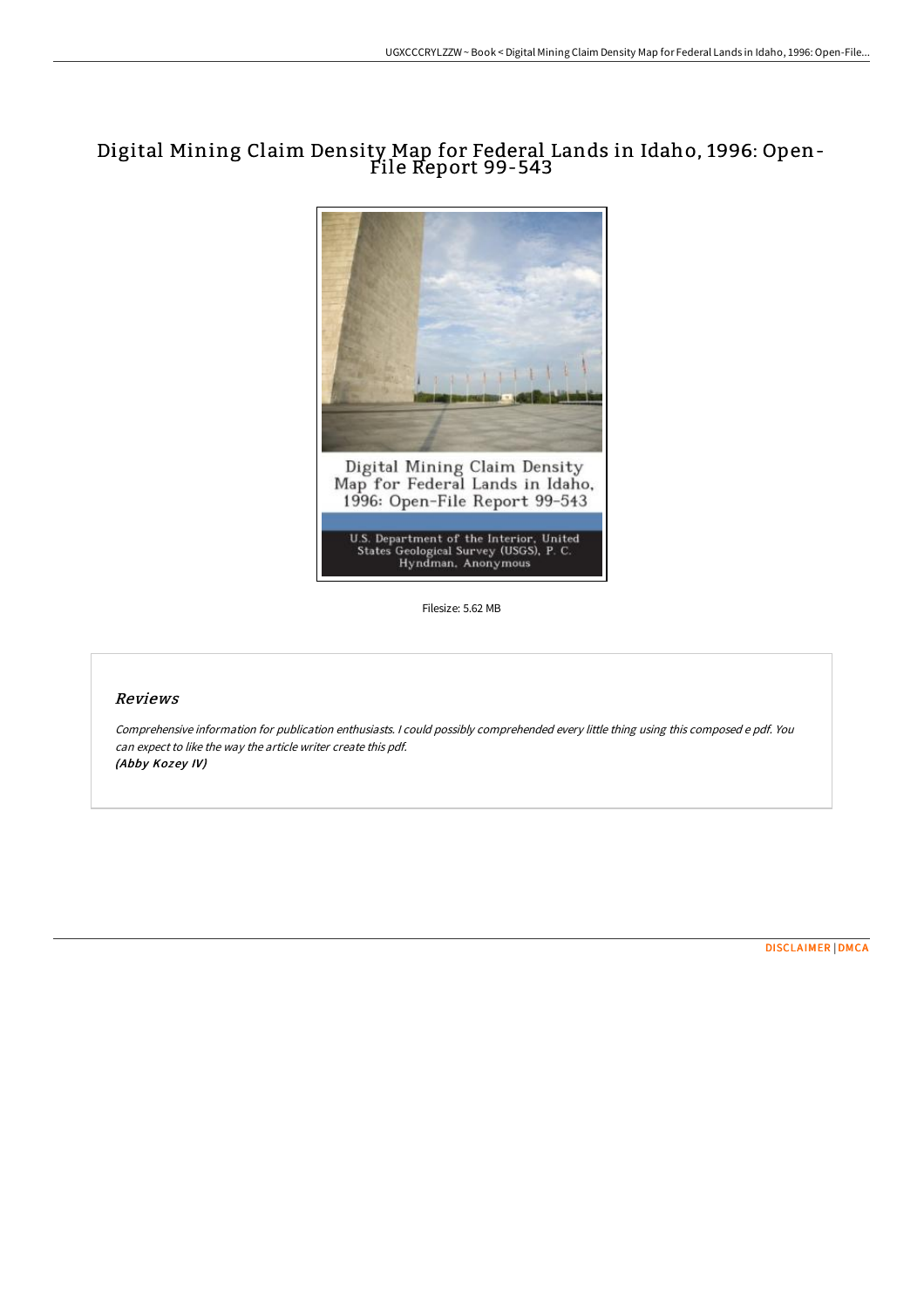## DIGITAL MINING CLAIM DENSITY MAP FOR FEDERAL LANDS IN IDAHO, 1996: OPEN-FILE REPORT 99-543



To read Digital Mining Claim Density Map for Federal Lands in Idaho, 1996: Open-File Report 99-543 eBook, remember to follow the web link below and save the file or have access to additional information that are related to DIGITAL MINING CLAIM DENSITY MAP FOR FEDERAL LANDS IN IDAHO, 1996: OPEN-FILE REPORT 99-543 book.

Bibliogov, United States, 2013. Paperback. Book Condition: New. 246 x 189 mm. Language: English . Brand New Book \*\*\*\*\* Print on Demand \*\*\*\*\*.The United States Geological Survey (USGS) is a scientific organization created in 1879, and is part of the U.S. government. Their scientists explore our environment and ecosystems, to determine the natural dangers we are facing. The agency has over 10,000 employees that collect, monitor, and analyze data so that they have a better understanding of our problems. The USGS is dedicated to provide reliable, investigated information to enhance and protect our quality of life. This is one of their circulars.

E Read Digital Mining Claim Density Map for Federal Lands in Idaho, 1996: [Open-File](http://albedo.media/digital-mining-claim-density-map-for-federal-lan-8.html) Report 99-543 Online  $\rightarrow$ [Download](http://albedo.media/digital-mining-claim-density-map-for-federal-lan-8.html) PDF Digital Mining Claim Density Map for Federal Lands in Idaho, 1996: Open-File Report 99-543